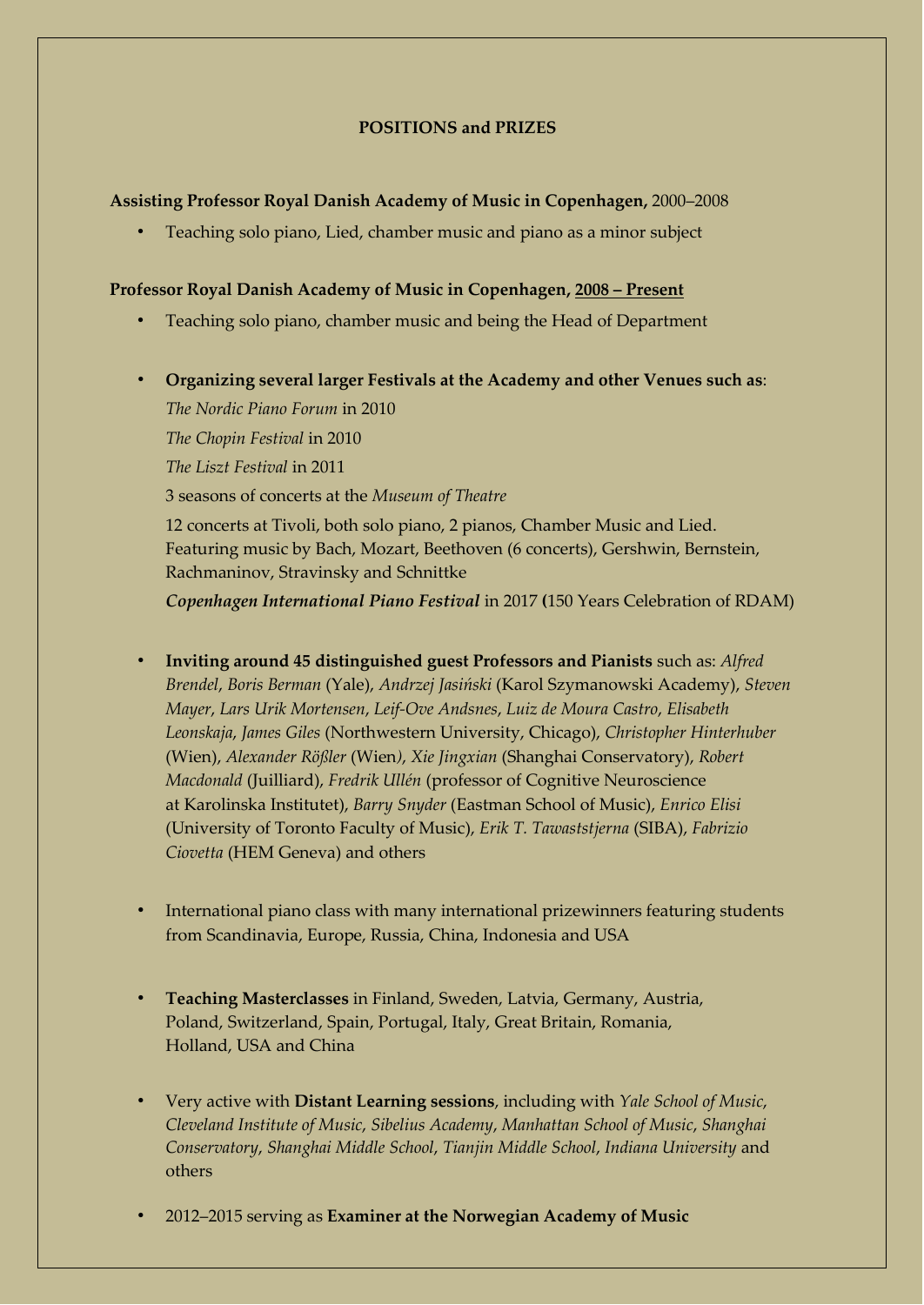- 2017–2020 serving as **Examiner at HEM in Geneva and Neuchatel**
- Member of 2 **Artistic research project** commissions 2015–2019 at the Norwegian Academy of Music with the themes: **"Transcending the piano" and "The Orchestral piano"**
- Member of a commission regarding **several new positions** such as First Amanuensis and Professor at the Norwegian Academy of Music
- **25 Erasmus Exchanges** with Universities and Academies in Helsinki, Riga, Hannover, Trieste, Oslo, St Petersburg, Mantova, Wien, Kraków, Berlin, Genève, Neuchâtel, Berlin and Stockholm
- **Non-Erasmus Exchanges** with USA and China with Denver, North Park and Northwestern Universities in Chicago, Aaron Copland School of Music in New York, Cleveland Institute of Music, Central Conservatory in Beijing and Schools in Shenyan, Shanghai, Xian, Hangzhou, Kaifeng and Tianjin in China
- **Taking the initiative** in making several changes in the curriculum of RDAM, such as the new Masters in piano, the new Masters in repetition and the forthcoming Masters in chamber music
- **Two larger FOKU projects**: the books "Piano Dreams" together with *Søren Schauser* and "The Classical Tradition" with *Thomas Solak* and *Hans Abrahamsen*
- **Concerts within the RDAM framework** such as:

Lecture–recital with the music by A.N. Skrjabin,

10 Sonatas by Skrjabin students and myself

9 Prokofiev Sonatas with students and myself

2 collaborations with the School for Modern Dance with music by Ligeti, Feldman, Glass and Eichberg

Complete Sonatas for cello and piano (with Leonid Gorokhov) by Bach and Beethoven with students and myself

Complete piano quartets by Brahms and Schumann with colleagues from RDAM

The two Concertos by Chopin with Druen/Ryelund

A recital of music by Ferruccio Busoni

The first performance of *Spider´s Nest* for cello and piano with Morten Zeuthen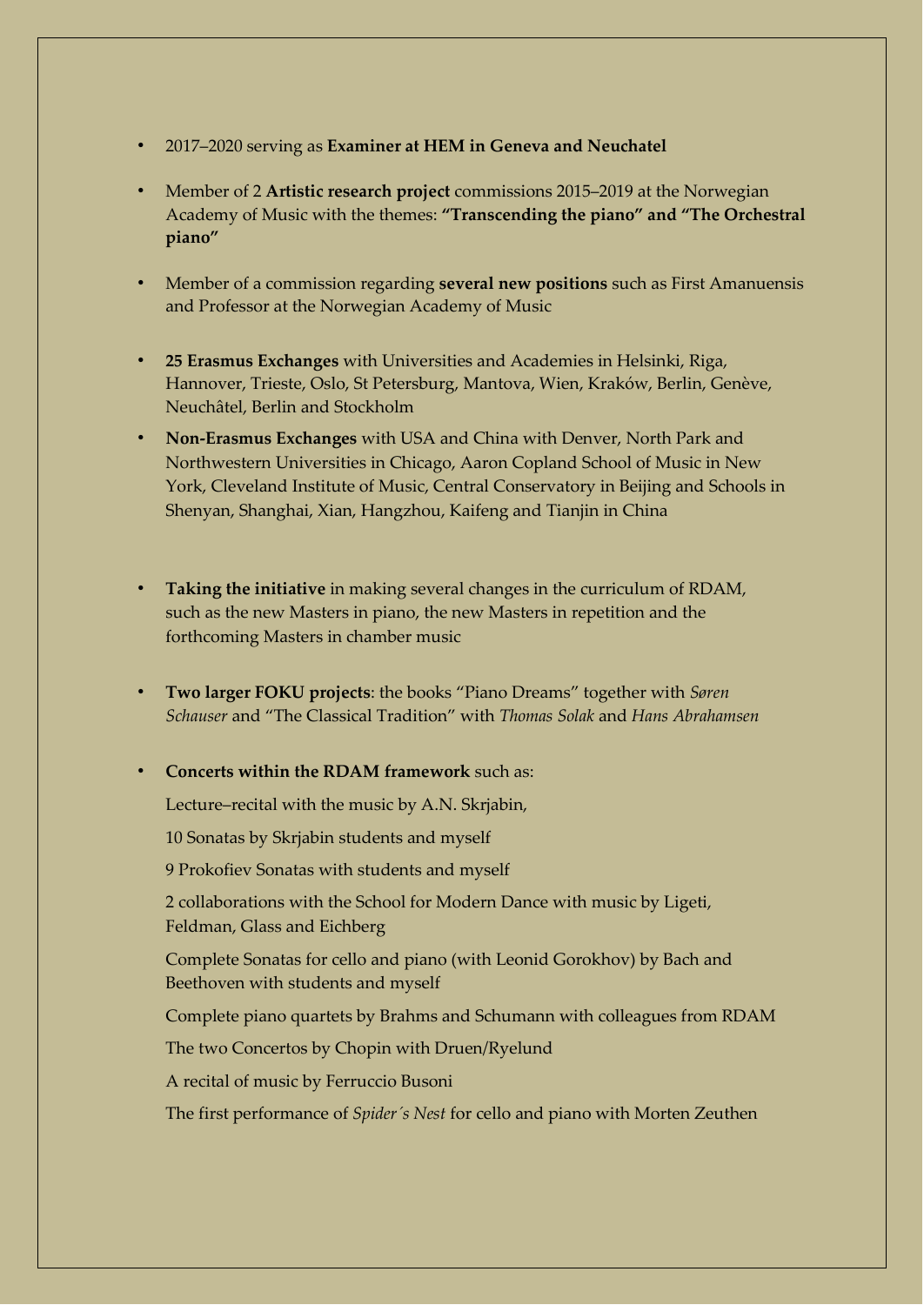#### **Other positions:**

## **Honorary President The International Arts training center in Harbin, China**

 January 2011 – present Harbin, China

## **Guest Professor in piano Lanke Lianzhu Arts Academy**

2017 – present Lianzhu, China

#### **Served as a jury member in Competition such as:**

The Ilmari Hannikainen Competition, Finland The Tivoli International Competition, Denmark The Swedish Soloist Prize, Stockholm The Ricard Viñes International Competition, Spain The Helmi Vesa Competition, Finland International Piano Competition in Langzhou, China

# **Artistic Director Engelsbergs Festiv[al](http://www.linkedin.com/search?search&%3Bcompany=Engelsbergs%2BFestival&%3BsortCriteria=R&%3BkeepFacets=true&%3Btrk=prof-exp-company-name)**

2007–2009 Ängelsberg, Sweden

Chamber Music Festival presenting the cream of Swedish and Danish musicians in Classical, Jazz, Opera and Folk Music.

# **Artist in Residence Mogens Dahl Koncertsal**

2007–2008 Copenhagen

## **Artist in Residence [Swedish Radio Corpor](http://www.linkedin.com/search?search&%3Bcompany=Swedish%2BRadio%2BCorp&%3BsortCriteria=R&%3BkeepFacets=true&%3Btrk=prof-exp-company-name)ation**

1995–1996 Stockholm